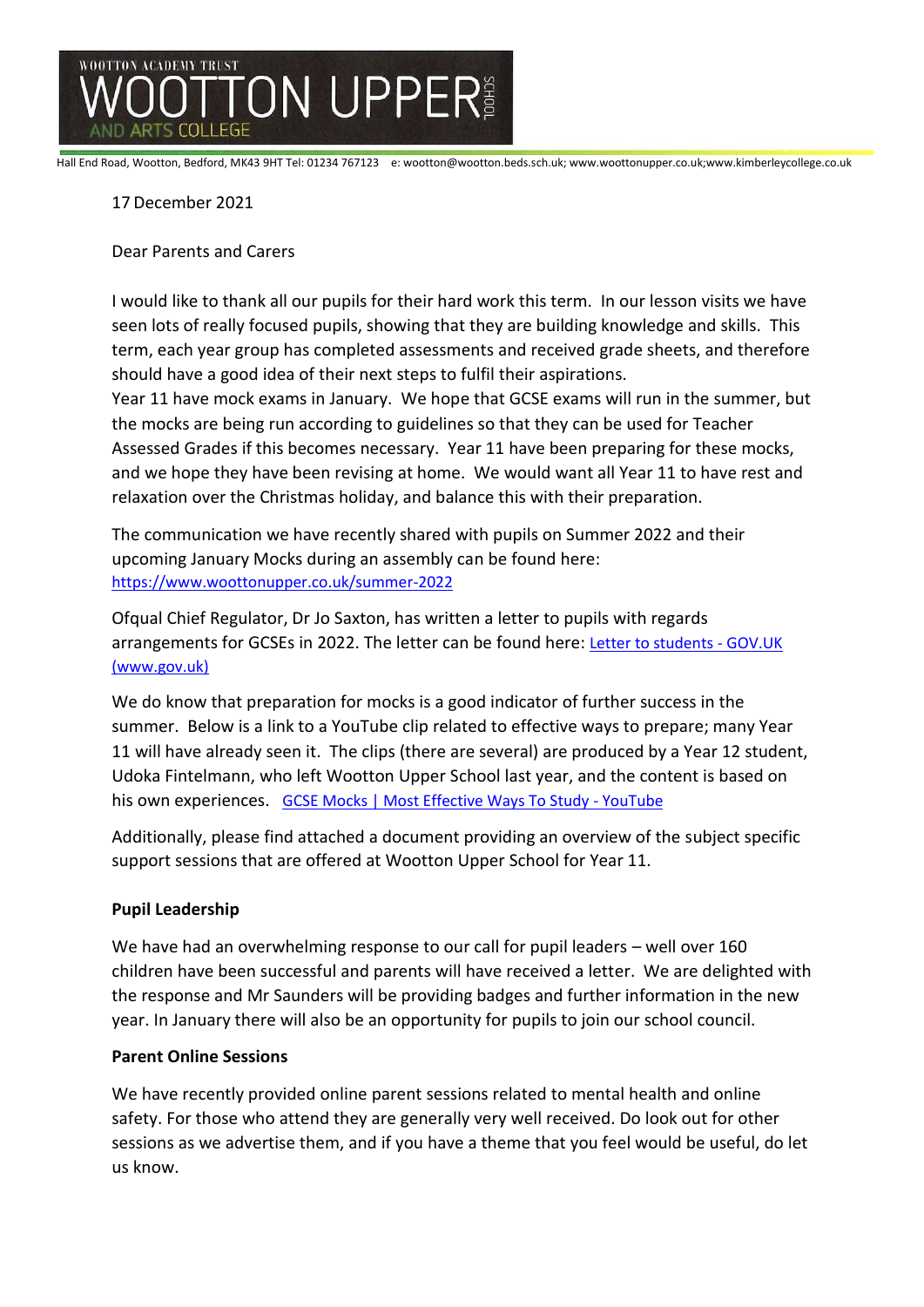## **Charity at Christmas**

# **Bedford Foodbank**

All of our pupils have been collecting donations to give to All Nations Church who support Bedford Foodbank and the people/families in Bedford who access the service. This has been a Trust wide initiative with students at Kimberley College also collecting.

In total we submitted 39 complete 'Christmas in a Box' (a box of a range of products collected by each form group) along with 3 boxes of extra items. These will have a huge impact for our local community. We would like to say a big thank you to everyone who has donated but especially Mrs Genders, Mr Kane, Mrs Rydeheard and Mrs Lowe for all of their time and efforts. Of particular note are pupils **Jessica Zanna** and **Layla Sturgeon**, as well as Nick Gregory and Athena Gallagher at Kimberley College for their super work in checking and organising the boxes.



Thank you for all donations and the response from all our pupils and staff.

## **Marie Curie**



Staff at Wootton Academy Trust have also been raising money for Marie Curie by sending Christmas messages. We will be donating £227 to the charity. Thank you to all our staff for all they have done this term.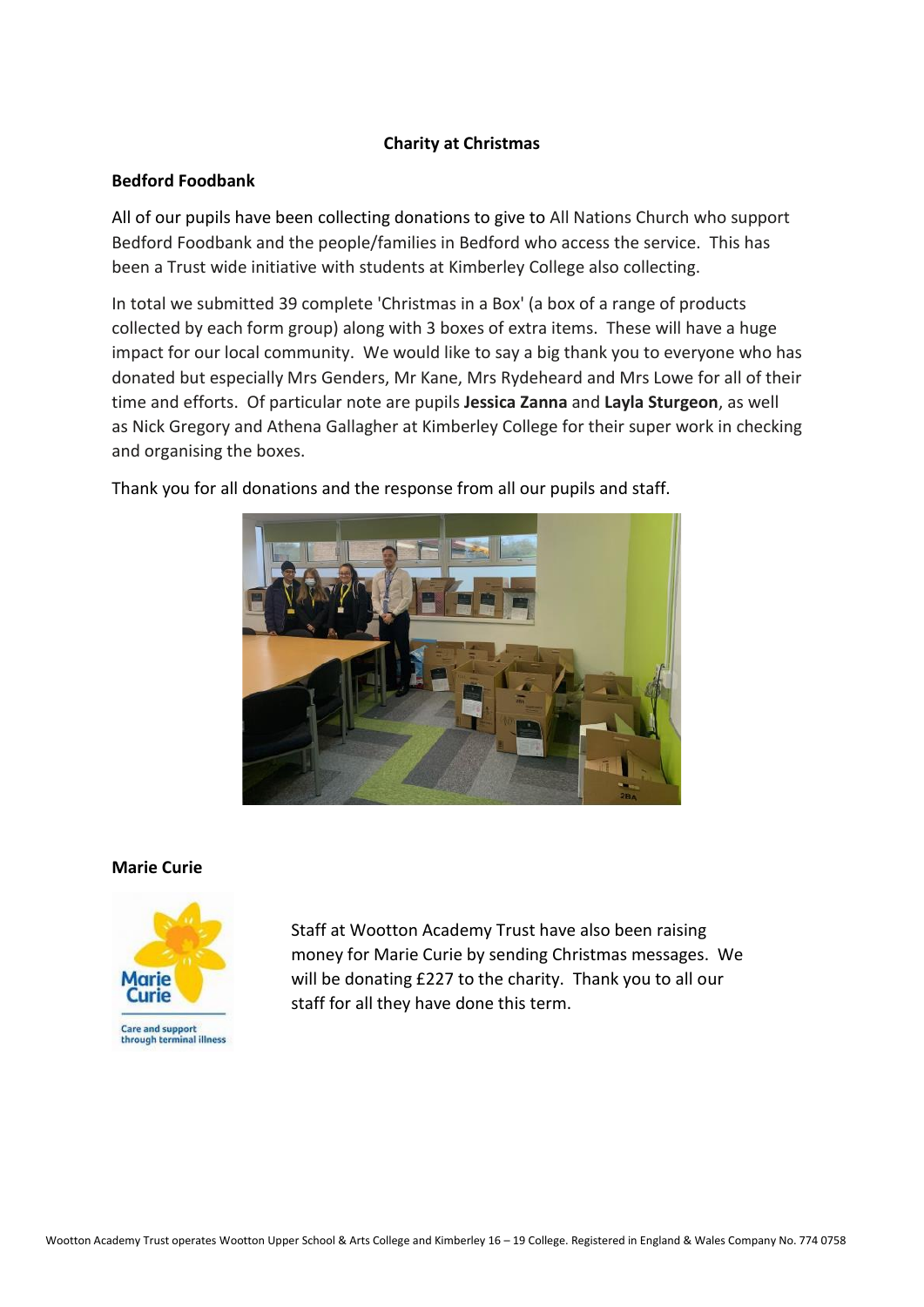### **Pupils showing great learning skills:**

We are currently updating our Attitude to Learning display with pupils who have the top ATL grades for this half term. All pupils will get a fresh start at this figure at the start of next term (ie it does not roll over – giving every pupil a chance to be at the top of the list each half term). Congratulations to the pupils below!

| Year 9                 | Year 10                 | Year 11                     |
|------------------------|-------------------------|-----------------------------|
| Millie Judge           | <b>Alice Watters</b>    | Hannah Bell                 |
| Tegan O'Reilly         | <b>Annabel Hamilton</b> | <b>Jack Parkinson-Smith</b> |
| Nicholas Rempel        | Zainab Khan             | Phoebie Green               |
| Daisy Barnfield        | Kadek Oka Riddy         | Megan Moclair               |
| Zac Coaker             | <b>Colette Fickling</b> | Liberty Harrison            |
| Milei Calder           | <b>Grace Ford</b>       | Hayden Doyle                |
| <b>Shay Simms</b>      | Alex Smith              | <b>Shannay Ambler</b>       |
| Gracie Lang            | Louise Walsh            | Molly Hardman               |
| Rafal Putowski         | Kimberley Ellis         | Rayan Iqbal                 |
| Brayden Hillyer        | Sukhman Josan           | Lily Nichols                |
| Marika Szulc           | Clara Della Ripa        | Mieya Bolino                |
| Evan Nichol            | Angel Aghanya           | Matthew Nason               |
| <b>Tilly Hickson</b>   | <b>Grace Brown</b>      | Megan Conway                |
| Shriya Bobby           | Lewis Curryer           | Max Braybrook               |
| Paul Antony            | Scarlett Sale           | <b>Jac Daniell</b>          |
| Sam Lammin             | Reyna Varghese          | Joshua Davies               |
| Lola Ransome           | Lucy Ahearne            | Reece Kenington             |
| Casey Chandler         | Oluwadamilola Ajayi     | Joe Bland                   |
| Sophie Mulqueen        | <b>Idris Gobindram</b>  | Logan Brockett              |
| Camilla Raja           | Evelyn Jimmy            | Alexander Horner            |
| Claudia Gomez Alamar   | Tajveen Kaur            | Grace Rickwood              |
| Max Hardy              | Charlie Littlewood      | <b>Tyler McGleish</b>       |
| Alaina McDougall       | <b>Emily Mann</b>       | Darcey Smith                |
| Corey Nyasulu          | Connor Gunn             | Millie Bazeley              |
| Alfie Ingram           | Ella Marshall           | Angelo Vieira               |
| Theo Brazier           | Daood Tahir             | Issy Castleman              |
| Liv Soesan             | Erin Wright             | Chloe Marotta               |
| <b>Bella Sanderson</b> | Chloe Young             | Amelia Whittington          |
| Veena Arif             | Eleanor Hogben          | Jack Allen                  |
| Izzy Baker             | Jake Wylie              | Lucy Catchpole              |
|                        |                         | <b>Jack Craven</b>          |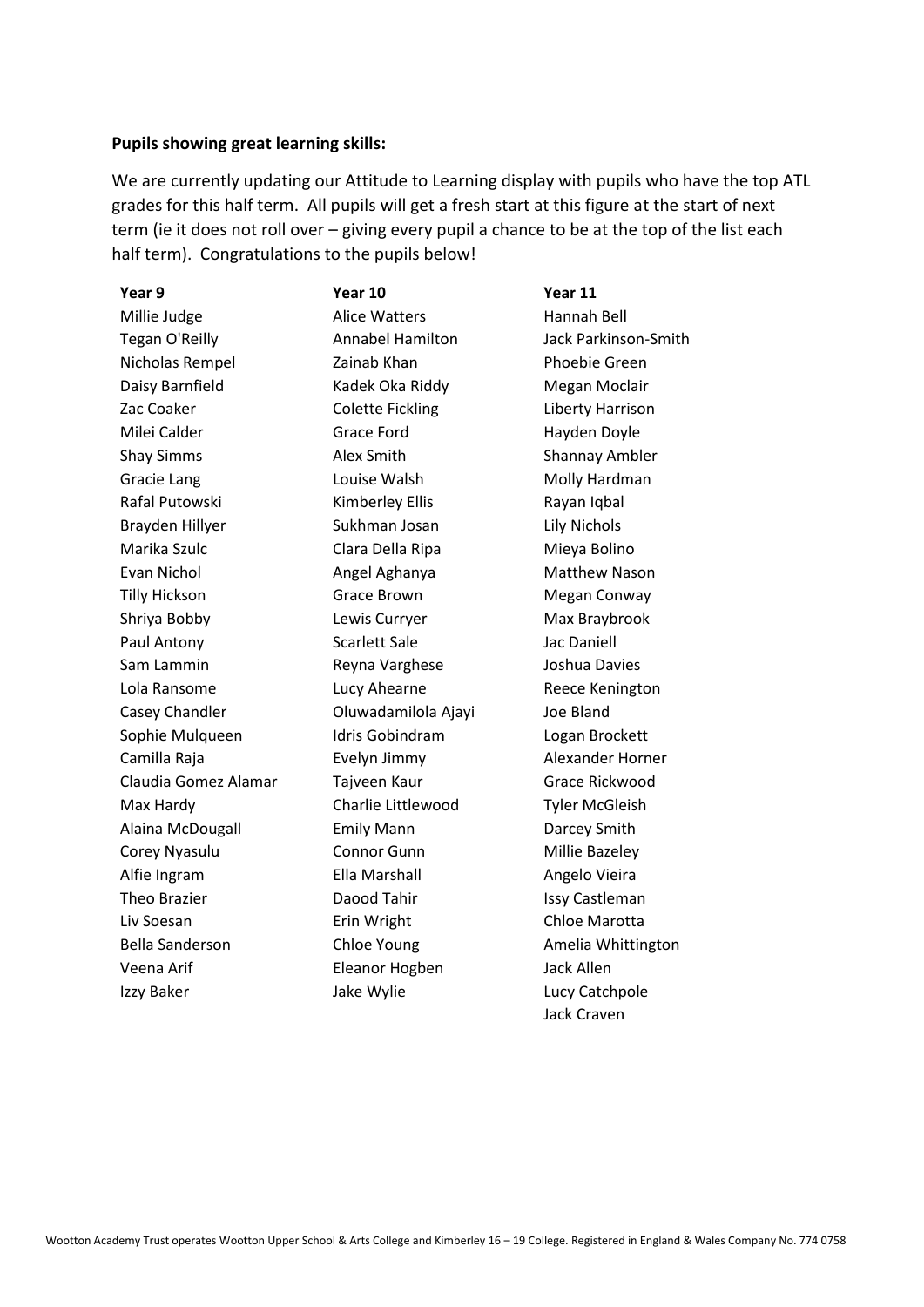### **Sports Updates**

What an incredible term for sport at Wootton Upper School! We have such talented pupils, in school as well as in teams and individual events outside of school. We are looking forward to what next term brings.

### **U16 Football**

The U16 football boys are through to the 3rd round of the County Cup after their strong 8-2 win against Mark Rutherford on Tuesday 7th December. Playing away on an artificial pitch in horrible weather made conditions very difficult. After adapting to the conditions **Ashley Jay Harries Harris** opened his account for the afternoon to put us 1-0 up. Mark Rutherford equalised after some poor defending which kick started us back into life. Goals followed from **Albara Elforjani**, Ashley with his second, **George Lea** and **James Litchfield** to give us a 5-1 lead at half time. It was 'more of the same' from Mr Saunders at half time and the boys delivered with 3 more goals from **Lewis Whitmore**, **Aidan Kavanagh** and Ashley again for his hat trick. Man of the match was Aidan Kavanagh for his outstanding work rate throughout. The boys now have a home quarter final against the winners of Redborne and Sharnbrook which is to be played in the new year. Well done to the whole squad and Ashley for his hat trick!



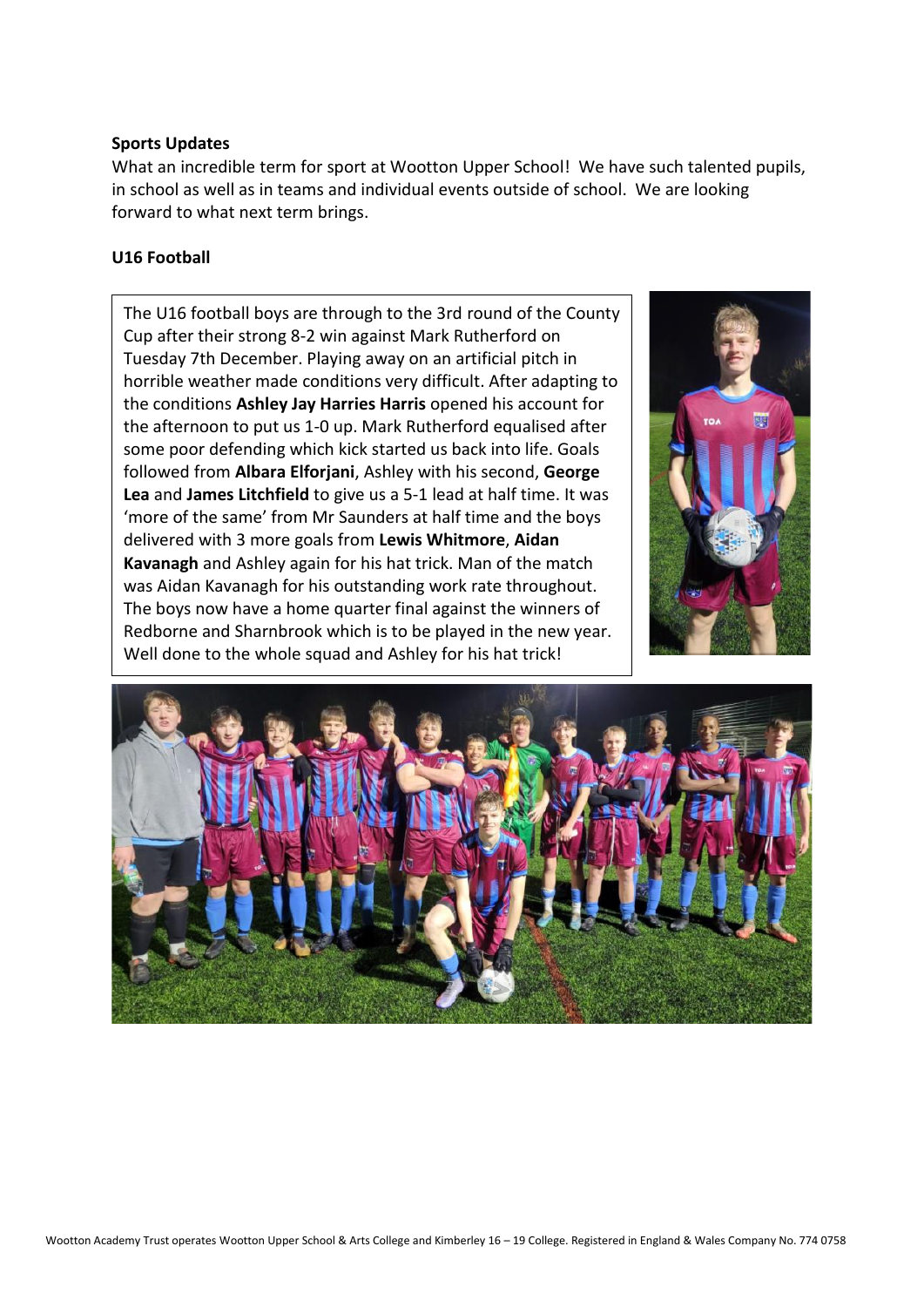### **Year 9 Football**

The Year 9 boys football team secured an emphatic win in the second round of the County Cup against St Thomas More. Every player won their individual battles and there was some excellent passing play throughout the match which meant the team managed to create lots of scoring opportunities. The positive team spirit and encouragement the players give each other during the game is clear to see. Flying winger and 'man of the match' **Orestas Jonaitis** scoring five goals, **Isaac Rexworthy** and **Harry Griffiths** each scoring a brace with **Alessio Cerrone** scoring one.

Mr McTernan said: 'What a brilliant performance and onto the next round of the cup in the new year'.



#### **Science Stars of the Week**



## Congratulations to:

**Year 9**  Anwur Al Chalabi Lizzie Golding

**Year 10**  Faye Fields Davis Shenali Liyanage

**Year 11**  Hannah Brackley Alex Horner